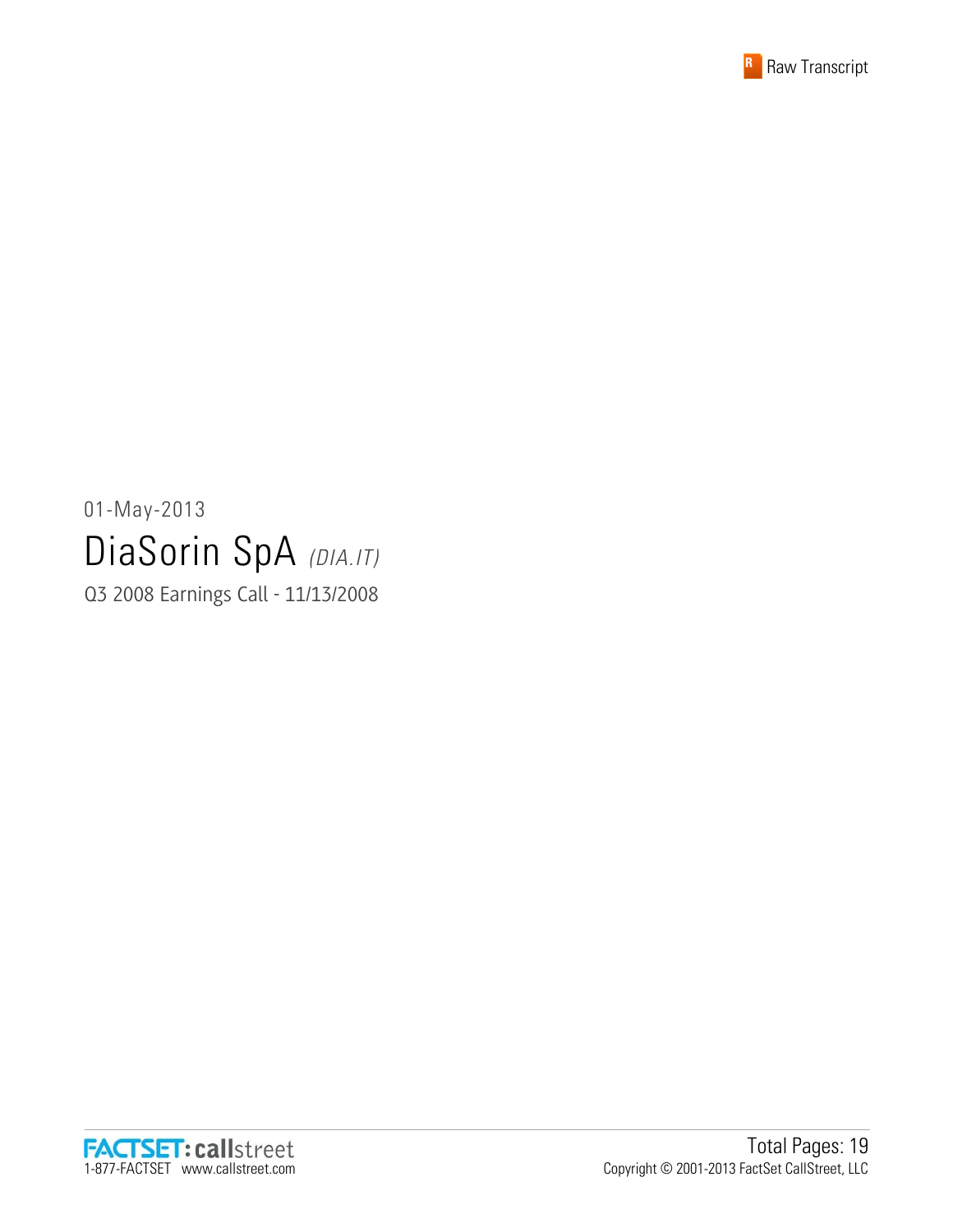#### MANAGEMENT DISCUSSION SECTION

**Operator:** Good afternoon. This is the Call Conference operator. Welcome, and thank you for joining the DiaSorin Third Quarter 2008 Results Conference Call. As a reminder, all participants are in listen-only mode. After the presentation, there will be an opportunity to ask questions. [Operator Instructions]

......................................................................................................................................................................................................................................................

At this time, I would like to turn the conference over to Mr. Carlo Rosa, CEO of DiaSorin. Please go ahead, sir.

#### Carlo Rosa

Thank you. Good afternoon, and welcome to the Q3 Conference Call. I'm Carlo Rosa, the CEO of the company and I will quickly [ph] make you (00:51) comment to the Q3 results, and Andrea Senaldi, the Chief Financial Officer, is going to guide in details through the presentation and the financial highlights.

First, let me make a comment during the first quarter where we consolidate the results of Biotrin. If you remember Biotrin is the Irish Company that we acquired in July and is a worldwide leader in the diagnosis of Parvovirus. Now, if you look at – I believe that [indiscernible] (1:24) comment as you have seen from the numbers that it has been another very strong quarter for the DiaSorin group.

From the revenue perspective, revenue grew by 22% despite still a negative exchange rate effect where we achieved [indiscernible] (1:44) impacts of 3.5 percentage points. [ph] We need to go to (1:50) a second consideration that should be [ph] forwarded (1:53) in the first quarter where Biotrin is included so in the 22% growth as an effect of exchange of Biotrin products which is equivalent of 4.5% growth.

Looking at different geographies, the growth has been steady throughout the world. I think it's important to mention North America where still – are now up 49.6% at constant exchange rates vis-à-vis previous years. Also in the U.S. and as an effect of Biotrin, if you remember, Biotrin has 50% of its turnover realized in the U.S. market. The Biotrin contribution to the 49% is equivalent to 8.7 percentage points.

Again, the growth in the U.S. is driven mainly by Vitamin D. The uses and adoption of Vitamin D by the medicine community in the U.S. continues to be extremely strong and is giving a considerable growth of strength to our sales in the U.S.

When it comes to the other geographies, you will see high double-digit growth in Italy and the rest of Europe and I would say spectacular results in the rest of the world. Again, Andrea is going to [ph] drive (03:27) you through the details of the sales.

When it comes to the LIAISON installed basis, as stated before we continue with what we said we were going to do with an installation of quarter around 100 units. In this quarter, we have 110 unit sales with installed base going from 2, 280 to almost 2,400. And again, this is throughout other different geographies, showing that [ph] there are some instrument that (4:02) continues to be very appealing especially considering the breadth of [indiscernible] (4:09) availability of the specialty programs that are, that distinguish our current offering from our competitors.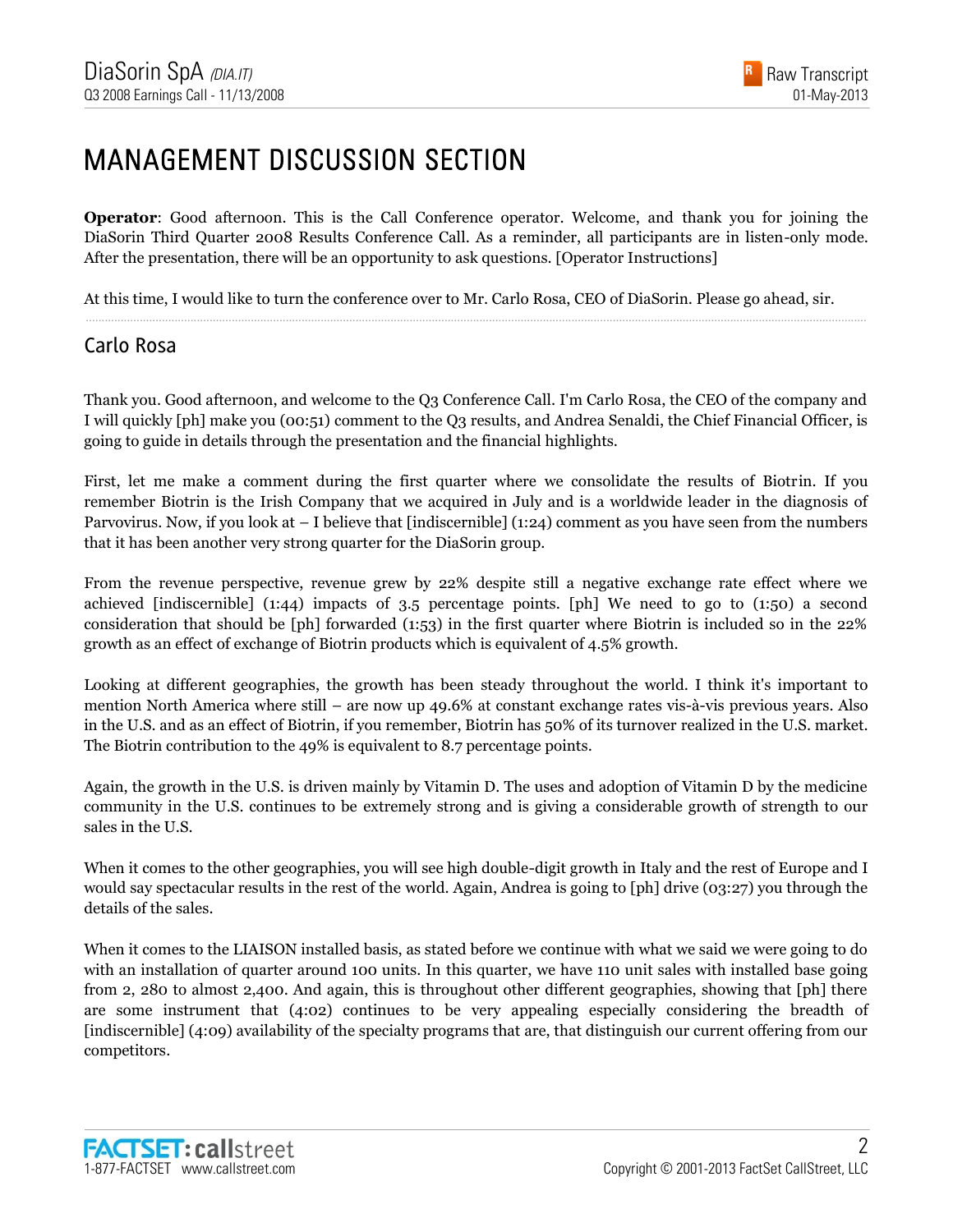When it comes to margin, we continue to see improvement of the operating margin, which is driven by the [indiscernible] (4:24) effects that we've seen in the previous quarters and mainly the product mix improvement, the leverage of the LIAISON installed base and the fixed cost base and in this case, the Biotrin contribution. Biotrin being a cure specialist there drives very high [indiscernible] (4:45) and therefore the contribution for the gross margin is very positive.

And finally net earnings here improved by almost 30% vis-à-vis quarter three 2007. Andrea is going to comment on the fact that in this quarter, due to the rapid reevaluation of the dollar against the euro, we have suffered from a non-cash, unrealized foreign exchange losses. So Andrea?

......................................................................................................................................................................................................................................................

#### Andrea Senaldi

Thank you, Carlo. Good afternoon, ladies and gentlemen. And Carlo has taken you through slide number 1 and the key highlights of the quarter. I will move quickly to the P&L. Let's move to slide number 2. You can find the recommendation of quarter three results of 2008 compared with [ph] the same (5:35) quarter of 2007. As Carlo mentioned, your net revenues has improved by 22% and they are, we had a quarter's earnings and it's just shy of €60 million at the end of [ph] the current, (5:49) third quarter 2008 versus €49 million in 2007. The gross profit has improved to more – has increased more than proportional [indiscernible] (5:59) this year and the gross margin has moved from about 63% to last year to 66.5% and we will come back to the [indiscernible] (6:09) of improvement although I anticipate that quarter three 2007 was a quarter where the margin had suffered vis-à-vis the average of the year.

Operating expenses has grown from  $\epsilon$ 19.6 million in 2007 to  $\epsilon$ 21.9 million. There is clearly a contribution to the growth of operational expenses coming from the structure of – from the acquired business, Biotrin, which accounts for just above  $\epsilon_1$  million. So the underlying growth of expansions is just about 5% versus the whole year. And this reflects also into a ratio to the turnover, which is decreasing by more than 3 percentage points, moving from about 40% last year to 36.6% this year.

There is a particular item in the line other operating income and expenses. This is mainly driven by the exceptional items related to the acquisition of Biotrin, which were expenses through P&L before completion of the acquisition, therefore, in quarter two and now being reversed into the P&L as they had been capitalized on the holding of Biotrin.

All in all, in terms of operating and in case of – I'll comment on EBIT and EBITDA, excluding the items on a nonrecurring nature, which are moving opposite in this quarter versus the previous year. Just as a reminder, in quarter three 2007, we had both to P&L item related to the IPO, so we've got  $\epsilon_{1.9}$  million. So if you look at the line EBIT excluding non-recurring item, EBIT had grown by 52.3% moving up six percentage points as a percentage of turnover versus previous year and EBITDA excluding the item of non-recurring nature had grown by almost 41% moving up almost five percentage point versus previous year.

Last but not the least, in terms of net results as Carlo mentioned, the net results for the quarter are up almost 43% for those that do not reflect entirely the strong performance of operating level due to the high charge in financial costs. In the quarter, we have recorded  $\mathfrak{C}_7$ .1 million of net financial expenses out of which,  $\mathfrak{C}_5$ .8 million as Carlo already mentioned are of non-cash nature and I will comment further during the presentation.

If you move to the analysis of the line on the profit and loss on slide number 3 you find the revenue breakdown by technology. As we have witnessed in the previous quarters, chemiluminescence sales continue to represent the growth of the group. [indiscernible] (09:18) sales are up almost 37% in quarter three 2008 versus quarter three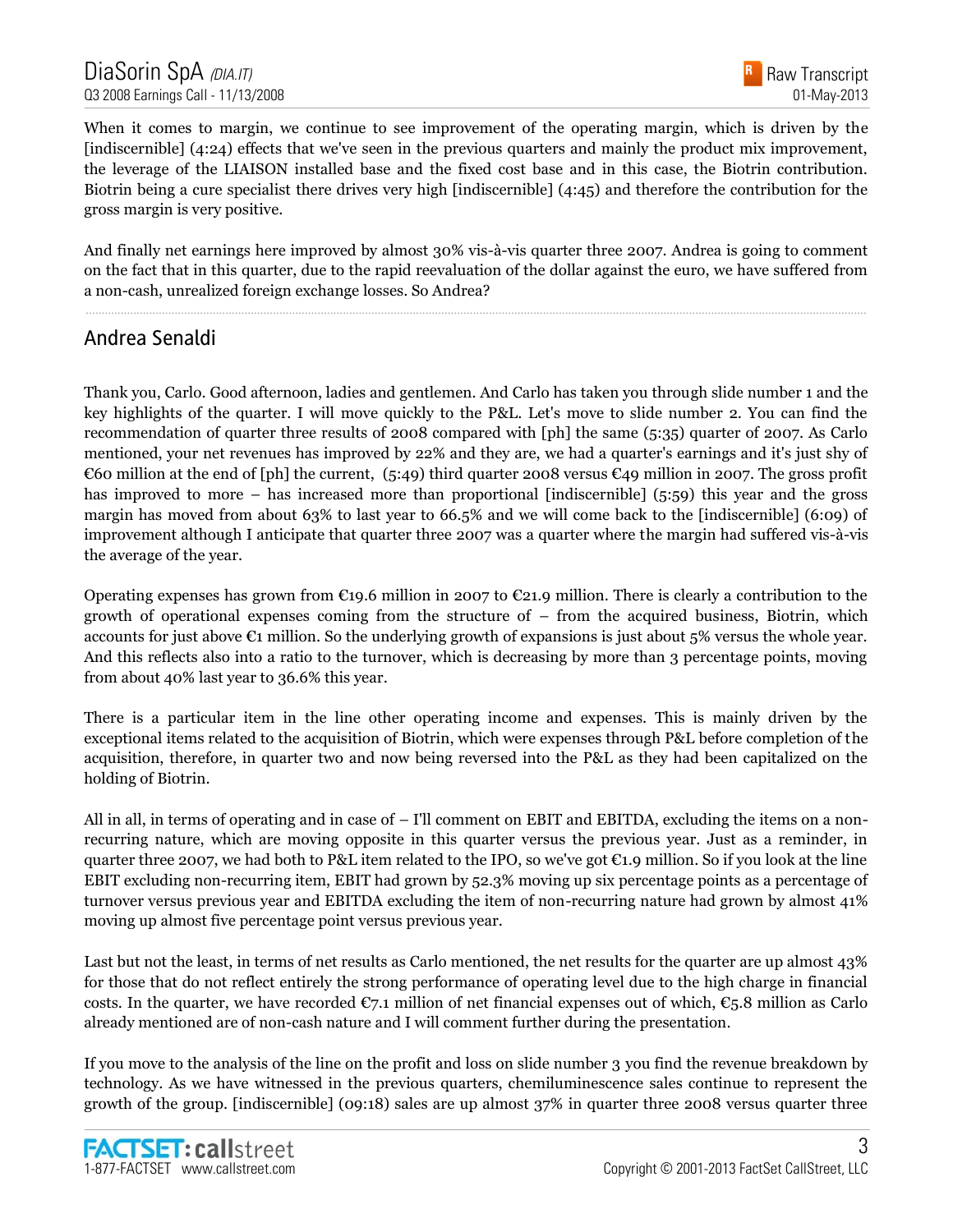previous year. In the quarter, we have also recorded Good ELISA sales thanks to two factors, one is provision of tender in Brazil with the Brazilian Ministry of Health, and the second one is the contribution coming from Biotrin portfolio. As you know, Biotrin is [indiscernible] (09:45) based on ELISA play.

So all in all, the improvement in portfolio court that would sell continued in the quarter DiaSorin in terms for 57.1% of the total turnover coming up 6 percentage point versus the quarter of the previous year.

If we now look at the geographical contribution, Carlo already mentioned that North America has contributed for 37% but has grown three times the base as the previous quarter at comparable exchange rates clearly there are some rates into almost 50% growth with the contribution coming from Biotrin [indiscernible] (10:33) of 1%.

In the other geographies, in Europe the business had grown versus the final quarter of previous year by 14.5% with very strong performances in Italy plus 16.4% in France plus 17% in the Nordic region almost 70% growth versus previous year and in Belgium plus 14%.

The rest of the world has contributed also more than proportionally to the growth of the group. 27% is the growth versus quarter three of for 2007. With very strong performance in the two most weighted initiatives like Israel and Mexico, Israel had grown close to 43% versus Q3 of 2007. Mexico at comparable exchange rates had grown more than 70% compared in versus previous year.

In Brazil, 32% also boosted by this time with favorable exchange rate effect, in fact a comparable effect the growth we will give within 26%. And a strong contribution came also from [ph] third country (11:48) distributors particularly as far as Australia is concerned. The distributor grew 16.6% versus previous year. If you now look at the profitability, as we commented before, the gross margins had grown by 29.4%, moving up over 4 percentage points versus previous year.

EBITDA on a restated basis over 41%, up 5 percentage points; and EBIT, 52%, 6 percentage points up versus quarter three 2007. The reason for the improvement basically is summarized at the bottom of slide number 5. There is a continued improvement in the technology mix as we continue to shift sales from ELISA and RIA technologies.

[ph] As Chen had already mentioned (12:39), this clearly provides higher margins. We continue to leverage on the installed base, and therefore, the depreciation rate versus the turnover decreased continuously year-on-year.

As we had seen in the summary of the P&L, we'll continue leveraging our fiscal space as operating expenses have decreased by almost 3 percentage points of the ratio to turnover. And last but not least, we had a significant contribution coming out from the Biotrin business.

Now, if we now move onto the last element of the P&L that I would like to comment, which is the net result and the effect of the exchange rate differences on the quarter three. As I said before, the net result of the quarter are 33%, although if you compare this performance with EBITDA and EBIT growth, they do not affect entirely the performance at operational level. Now, as we said, this is due to the net financial growth of  $\mathfrak{C}_{7,3}$  million out of which  $\epsilon$ <sub>5</sub>.8 million are non-cash items which will make the valuation of the group investments in U.S. dollar following the re-evaluation of the currency between the beginning and the end of quarter three.

Just as a reminder, the U.S. dollar and the beginning of quarter three was – where \$1.56 whereas €1 at the end of the quarter the exchange was about \$1.40. Now, we carry about \$56 million in debt which have been underwritten at the beginning of July mainly to finance the Biotrin acquisition. And the choice of currency is a conscious decision of the group pay as a consequence of forex policy.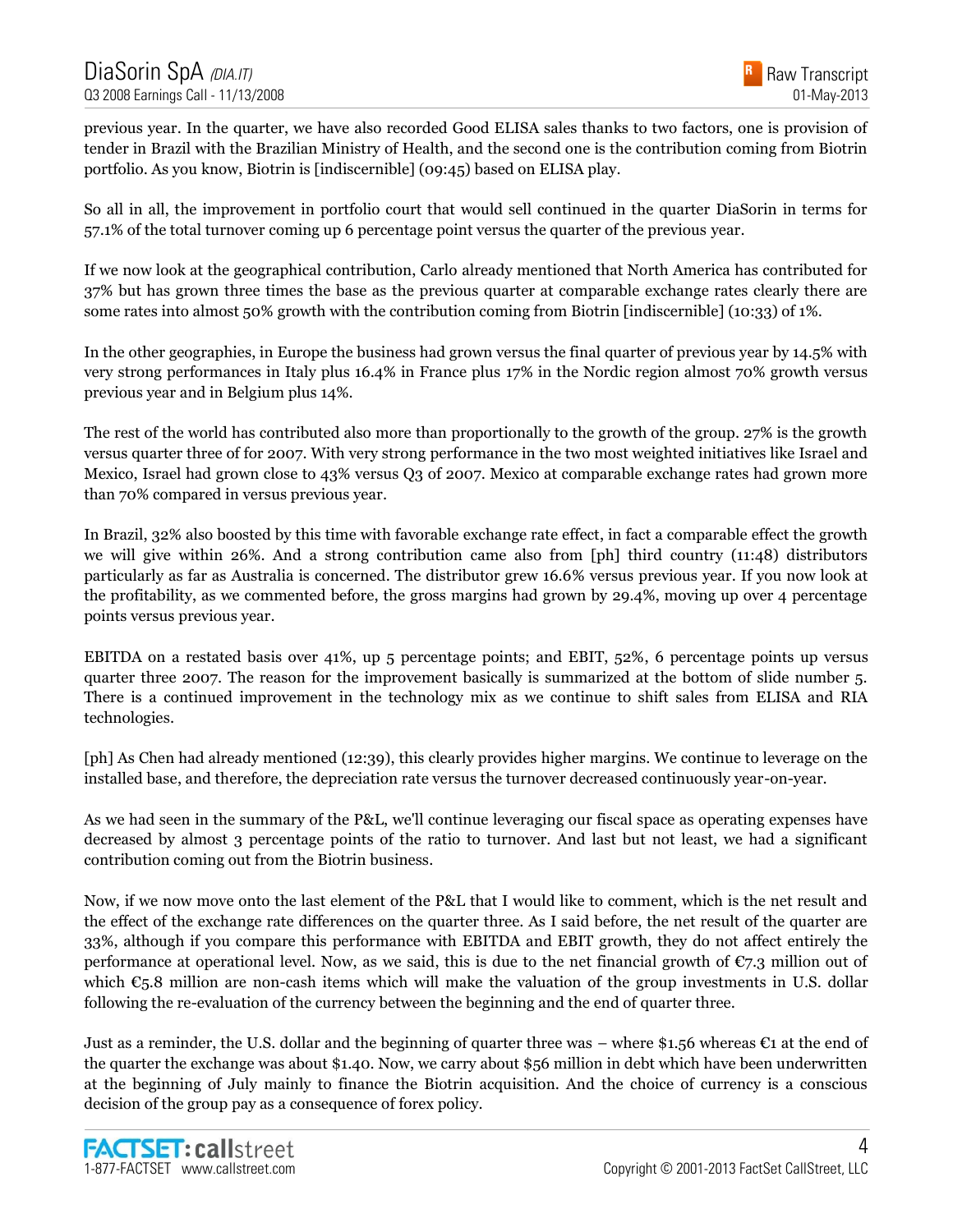Now I would like to spend a couple of minutes just describing the forex quality that we follow and the reason why these contracts that in a foreign currency. If you turn to slide number 7, you will see a few key items.

First of all, because of the strong difference expansion in the U.S. market, the group is generating a very significant amount of free cash flow in U.S. dollar. On average, we generated about \$1.5 million per month. We hedged the excess cash generated in this currency by financing group activities in the same currency. That matching in the course of time inflows and outflows, or in other words, not taking any position versus the France in the currencies.

However, given that we carry the vast majority of our debt in U.S. dollar. Strong [indiscernible] (15:46) for the currency generate significant exchange rates difference. The group will never rely to catch losses since the outflow in U.S. dollar will be final to a new flow in same currency. On accounting principle, demand to record with these differences whether they are negative or positive to profit and loss even if they are not realized.

If you look at the bottom of slide 7, there is a representation for the generation of cash flows in the cost assigned. And if you turn to slide 8, you can compare with the way we hedged the excess cash versus the liabilities in the same currency. So we use the excess cash generated basically to repay the debt that we carry to final start-on operations.

Now having said this, I have also to add that in absence of a U.S. dollar fluctuation between the end of quarter two and the end of quarter three, our net profit will have fully reflect the improvement of the operating margin level. Just as a reference, you should reckon that in absence of the fluctuation of the dollar, the net earnings would have been  $\epsilon_{4,3}$  million higher.

And also another consideration, there may be unique to make, and indeed the fact that a few in there to the dollar will stay at around 130 by year-end. We will record a significant improvement and if that will continue to stabilize in 2009, it's when we will record a very significant improvement on operating profits because clearly this will boost our sales on the U.S. market. Just again, as a matter of reference only, the leverage of level \$1.3 to the euro based on the current results would boost the EBIT of the group by  $\mathfrak{C}_5$  million on a yearly basis.

If we now move to the year-to-date performance or the nine-month results, net revenues for the [ph] cumulative (18:11) to 10 months are  $E176$  million versus previous year is a growth of 16.5%, again there is an exchange rate effect of around 3.5% to 4% negative. The gross margin has improved by more than 1 percentage point versus the cumulative performance of previous year, moving up from 64.3% to 65.4%.

Operating expenses record a reduction and the ratio to sales of 2.5 percentage points and EBIT and EBITDA without the non-recurring, not taken into account is the non-recurring items has grown unexpectedly by 32.5%, moving down 3.5 percentage points as far as EBIT is concerned and 26% moving up by 2.5 percentage points as far as EBITDA is concerned.

Again, last but not least, net results for the first nine months has grown by 44% versus previous year, moving from €19.1 million to €27 million at the end of September.

We now move to slide 10 and I would give you a quick glance to our balance sheet. Total capital employed had moved in the first nine months of the, by about €35 million up to €157 million. The €157 million are financed by €144 million in equity and the net debt of €23.3 million. I remind you that net debt, which has rose from €12.1 million at the end of 2007 was influenced by an acquisition in the range of  $\epsilon$ 25.5 million and a dividend payout in the range of  $\epsilon_{5.5}$  million.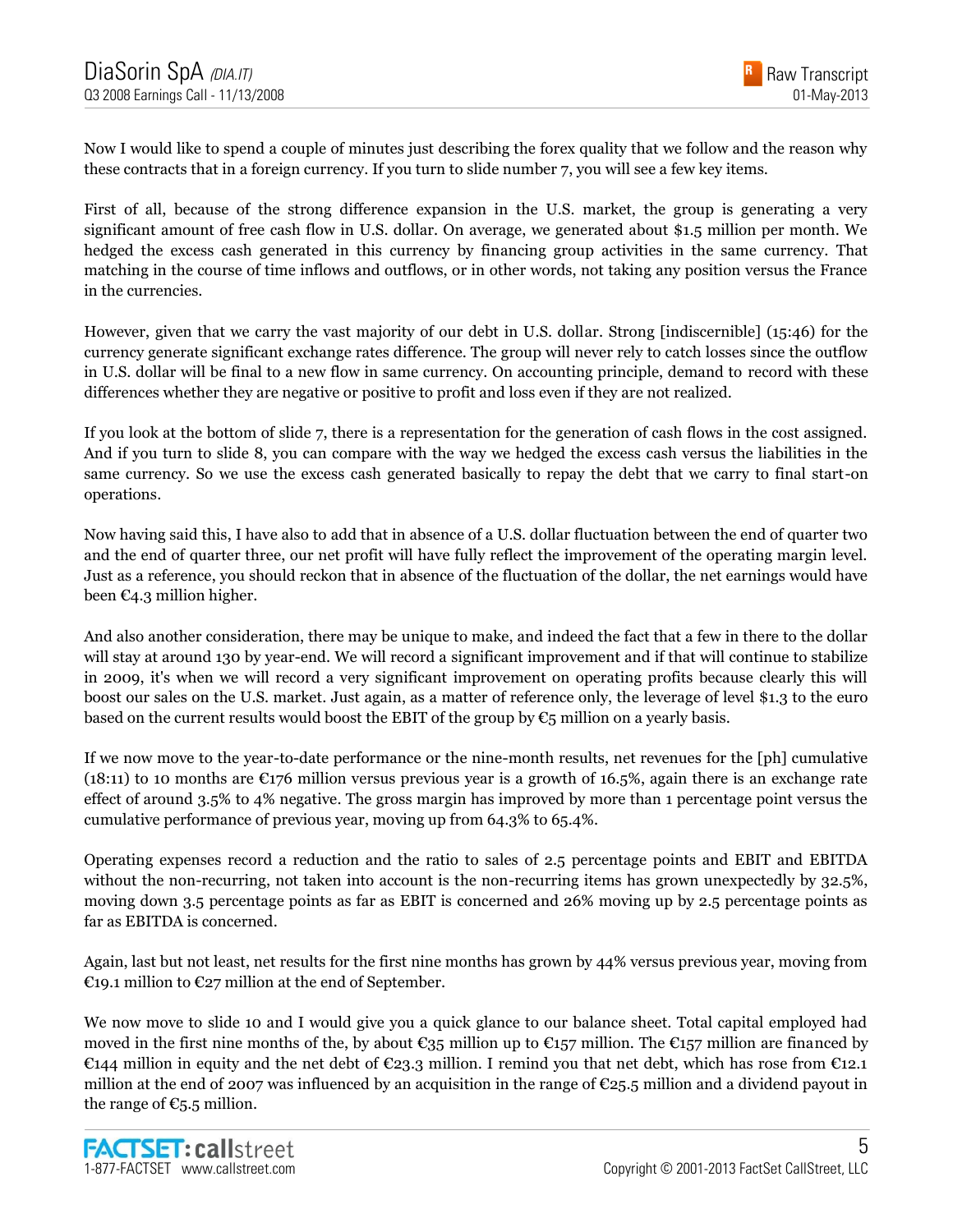$\overline{O}$ 

 $\overline{0}$ 

Slide number 11 includes some comments on the cash flow. Operating cash flow in the quarter was about €80 million versus  $\mathfrak{C}11.4$  million in the quarter, [ph] the same (20:27) quarter of the previous year. In the first nine months, we have recorded  $\epsilon_{32.4}$  million in operational cash flow. Before it was about  $\epsilon_{10}$  million in CapEx. This compares with  $\epsilon_{33}$ .8 million in September 2007 before  $\epsilon_{11}$ .2 million in CapEx.

The net debt, I believe I've already commented on, and at the end of the period we have in our hands and in the banks €21.6 million in cash.

Last but not the least, I take the opportunity to remind you that the next event for DiaSorin Group will be on December 4 and 5 where we will visit the MidCap Forum of Exane BNP Paribas in Paris.

Having said this, thank you very much for listening. I will now [indiscernible] (21:22) to Q&A session. Thank you. ......................................................................................................................................................................................................................................................

#### QUESTION AND ANSWER SECTION

**Operator**: Excuse me. This is the Chorus Call conference operator. We will now begin the question-and-answer session. < [Operator Instructions] The first question is from Mr. [ph] John Wood (21:53) from Bank of America. Please go ahead, sir.

......................................................................................................................................................................................................................................................

Great. Thanks. This is Brandon actually in for John this morning. Thanks for taking the questions. Could you give us an update on the – of LIAISON installed base in the U.S. and can you remind us how many LIAISON assays are currently available in the U.S. and what types of [ph] menu (22:13) expansion milestone you you might expect over the next 12 months?

......................................................................................................................................................................................................................................................

# Carlo Rosa  $\mathbb A$

Yes. [ph] Answer the (22:22) question, when it comes to the U.S., we have close to 200 LIAISON systems installed. I would say a third of that installed base is sitting in three large commercial labs and the rest is spread over the hospital base and smaller private lab base. What is pushing the demand of LIAISONs in the U.S. today is a combination of Vitamin D and the infectious disease products that we have available in the U.S. market.

Today, we have available, let me say, [ph] to the quarter (23:09) because we had the approvals in October. We had 13 products approved in the U.S., two of which were Vitamin D and PTH and the rest were all infectious disease. In October, so we have submitted with the FDA five new products, five products, two of which have been approved in October and three of which we believe we will get approval by December. We are in the final queue with the FDA reviewing not the clinical [ph] implementation (23:52) but the leveling, which is the last procedure before getting to the final approval. So [indiscernible] (23:58) at the beginning of 2008, we are going to have the full [indiscernible] (24:02), a valuable in the U.S. by December of this year.

......................................................................................................................................................................................................................................................

Great, thanks. Can you quantify what the interest income and the interest expense was in the period?

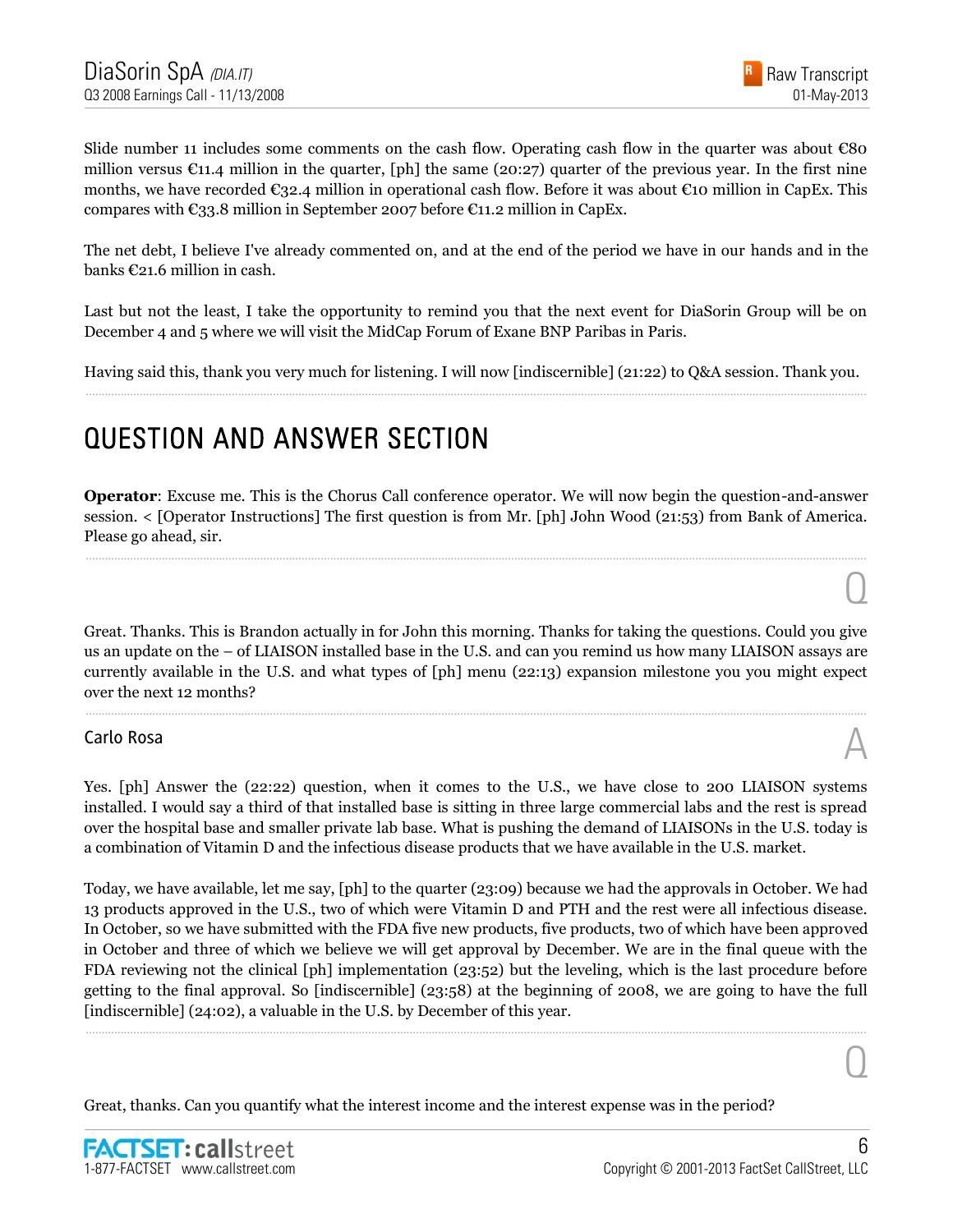# Andrea Senaldi  $\mathbb A$

Sure. One second. In [indiscernible] (24:22) the quarter, quarter three, we have recorded – hold on a second –  $\epsilon$ 1.1 million of net interest payable which is made up of interest on the debt that we carry, and also commissioned that we pay for factoring operations. The balance updates to the total financial items is as I described before, exchange rate differences.

......................................................................................................................................................................................................................................................

Okay. Could you discuss the M&A environment? Have you witnessed changes in the valuations out there? Should we expect excess capital to be deployed towards debt repayment or perhaps additional tuck in acquisitions that bolster your menu offering?

......................................................................................................................................................................................................................................................

# Andrea Senaldi  $\mathbb A$

I will take the question on the excess capital and Carlo may comment on the M&A environment. As I've stated before, if we have excess capital at the end of the year, we will use it to repay the debt, okay? As I've described before, our policies to match excess cash in that in the same currency. And now, ready to turn on the [ph] M&A environment and evaluation (25:53).

......................................................................................................................................................................................................................................................

# Carlo Rosa  $\mathbb A$

[ph] Listen guys (25:59), M&A environment is really tough to say if you say there is a muc h M&A going on in my opinion after the last wave of consolidation with [ph] Siemens (26:12) and everybody else. Now, so to make a – to give any generic comment when it comes to environment, I think this ASP for transforming the [indiscernible] (26:20).

When it comes to the DiaSorin situation, we always hear that we have an active program, clearly as Andrea said, we have a steady cash generation and we intend to invest cash in a wise way as we will [indiscernible] (26:39) by three to reinforce our technology portfolio and product portfolio, so we continue to look and whenever we get a chance to call to do something reasonable, we will try to do so.

......................................................................................................................................................................................................................................................

Great, and my last question is what countries are remaining in your distributor base or which ones do you expect to take the [ph] red (27:05) in 2008 or 2009? ......................................................................................................................................................................................................................................................

# Carlo Rosa  $\mathbb A$

I feel that we have already – in 2008, we stated that Austria and Czeh Republic were going to be taken over by early 2009 which it is what we are going to do. So by the end of quarter one, we will have these two companies [ph] direct (27:30) Canada, these are the other areas where we intend to go direct starting from a right channel as a market very similar to the U.S. and Vitamin D is also growing very steadily in Canada.



 $\overline{O}$ 

 $\overline{O}$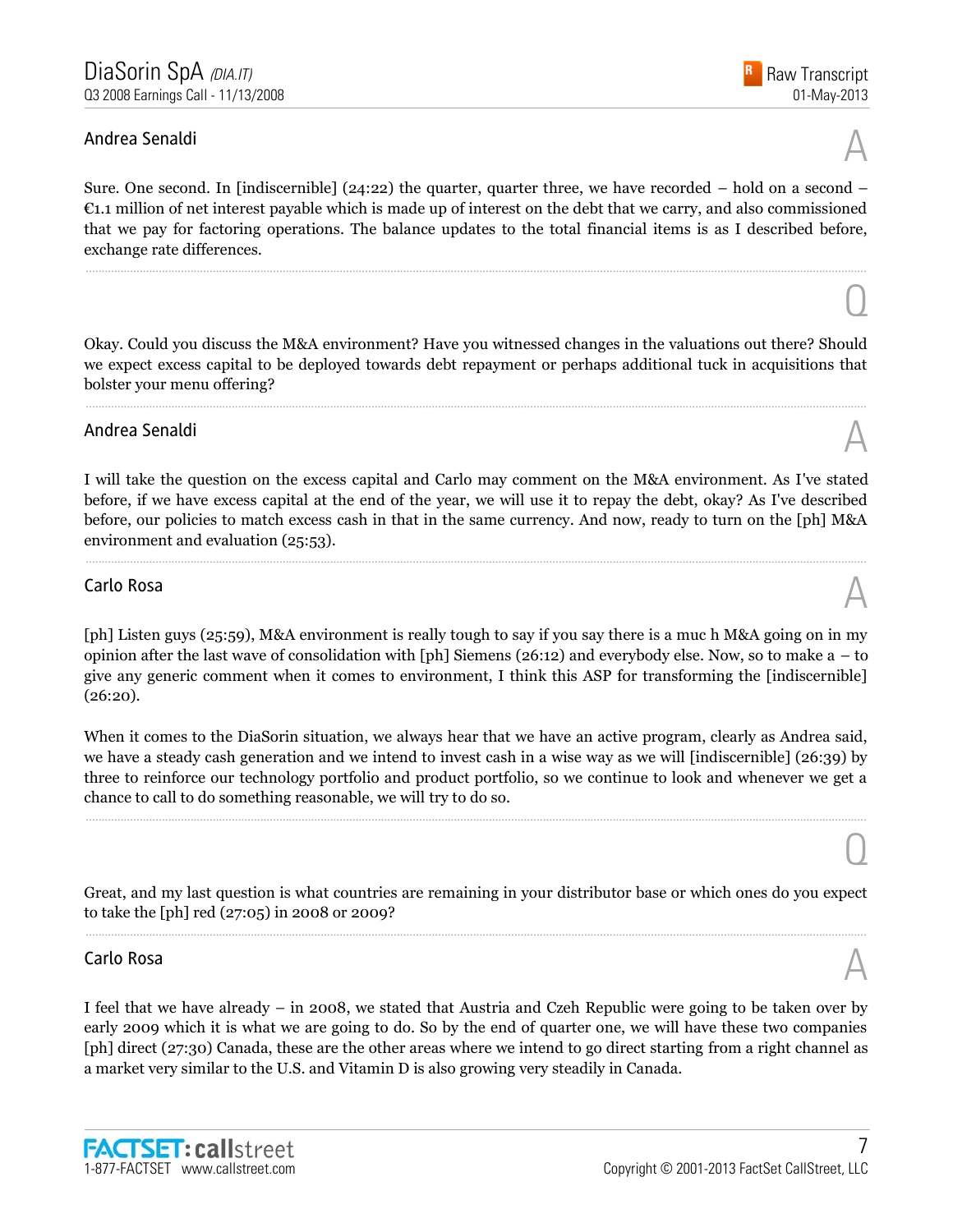

 $\overline{O}$ 

A

And then moving forward, we said that we want a third in China from you see the very successful country for us from a model of today where we have an office controlling distribution to our model where we would be selling direct in certain provinces mainly Beijing and Shanghai. And then the last geography mix in for us would be Australia which is in the point for 2010.

......................................................................................................................................................................................................................................................

......................................................................................................................................................................................................................................................

......................................................................................................................................................................................................................................................

Okay. Thanks very much.

**Operator**: Next question is from Mr. Martin Wales from UBS. Please go ahead, sir.

# Martin Wales  $\bigcirc$

Good afternoon. Starting with your instruments growth in the quarter 110 instruments per quarter work in some market is pretty quiet. Seems very impressive. What was something seemed unusually good about the quarter, what was it? Hello?

......................................................................................................................................................................................................................................................

......................................................................................................................................................................................................................................................

......................................................................................................................................................................................................................................................

......................................................................................................................................................................................................................................................

......................................................................................................................................................................................................................................................

......................................................................................................................................................................................................................................................

| Carlo Rosa | $\Delta$ |
|------------|----------|
|            |          |

Sorry, Martin.

Martin Wales  $\bigcirc$ 

Do you – did you hear the question?

Not very much because line is breaking up. Can you repeat the question?

# Martin Wales  $\bigcirc$

You had a very strong quarter for instruments, 110 in the quarter.

# Carlo Rosa  $\mathbb A$

Yes.

# Martin Wales  $\bigcirc$

Which given that some of your markets tend to be pretty quiet in August. I was just wondering what you put your finger on is driving what occasionally a particularly strong quarter and does it put upward pressure on your 400 machines for the full year or do you think Q4 will be a bit quieter that you need not to raise the opportunity to make the full year 400 as you got there?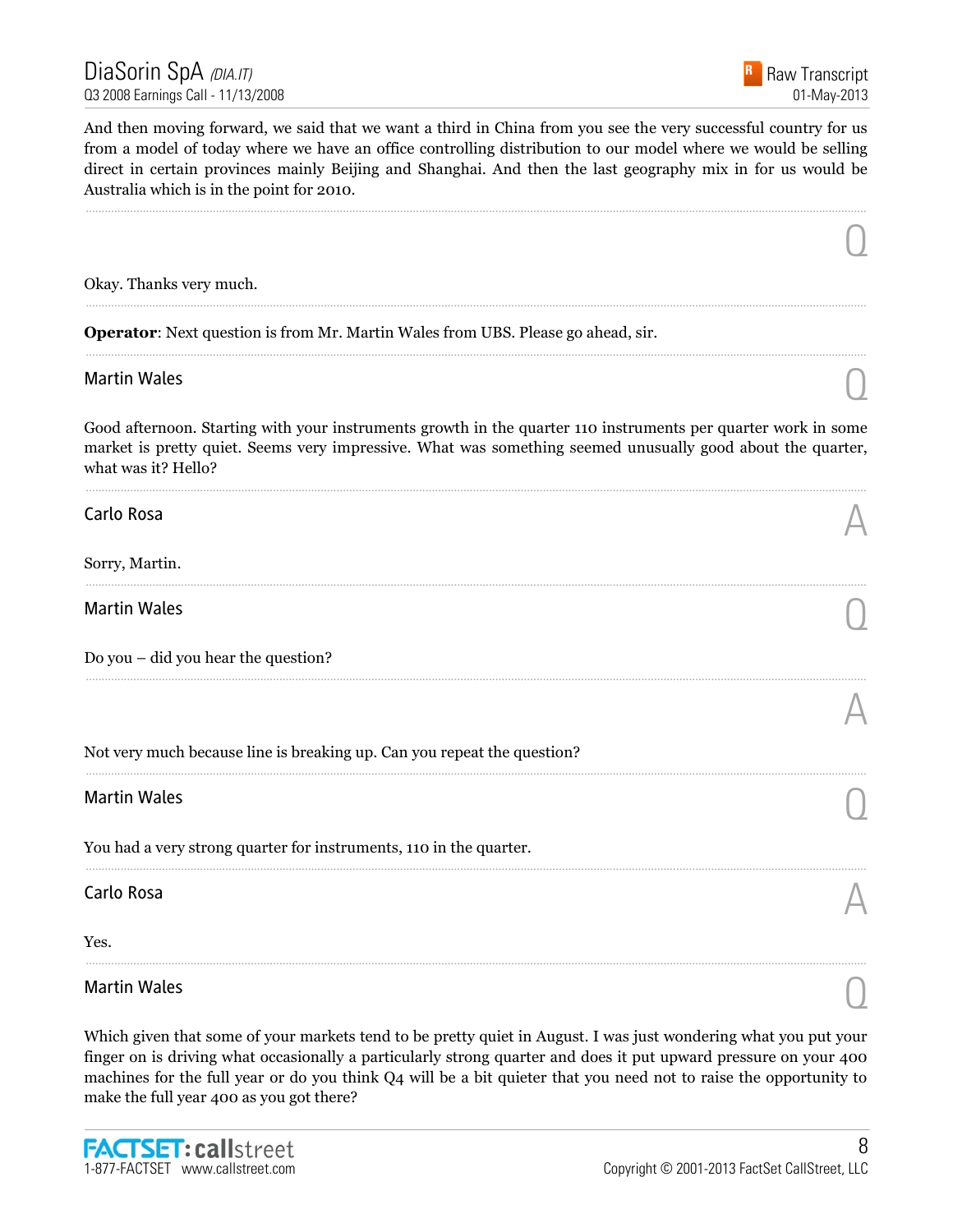# Carlo Rosa  $\mathbb A$

No. It was I think a good quarter as stated. I think that you work in typically out of this below in certain geographies. But it was up in other geographies especially in export and the U.S. We believe [ph] also (29:38), that in quarter 4, we will continue to place 100 systems, around the systems to get to the yearly target of over 400, which is as you know has been our constant weight pretty much over the last two, three years.

......................................................................................................................................................................................................................................................

# Martin Wales  $\bigcirc$

So you might do a bit more this year from the side of things but you're not suggesting that we're seeing a structural change and increased machine placements? ......................................................................................................................................................................................................................................................

# Carlo Rosa  $\mathbb A$

No, I don't see a structural change. I see [ph] a steady (30:10) 400 systems going to the market in the different [indiscernible] (30:16). ......................................................................................................................................................................................................................................................

# Martin Wales  $\bigcirc$

Can you update us on where you are with converting the [ph] Cardinal versus your (30:23) Biotrin to  $-$  I can't believe in essence, I say – I think it was one of your plans for acquisition? And I'm guessing [ph] the right news, (30:29) you've got the ELISA based test at the moment?

......................................................................................................................................................................................................................................................

# Carlo Rosa  $\mathbb A$

Yes, we've initiated the pro development of [ph] the product (30:35) in Italy and we moved our crew from Ireland here to speed up development and we believe we'll be able to offer this product to the market in quarter 3 of next year. So I think that there are good basis to have good products starting from all the raw material and know how that the Irish have in Biotrin.

......................................................................................................................................................................................................................................................

# Martin Wales  $\bigcirc$

You highlighted the anti-infectives, as well as vitamin D is driving your U.S. growth. What anti-infective test do you have on the U.S. marketplace now and how has that changed this quarter versus previous quarters? ......................................................................................................................................................................................................................................................

# Carlo Rosa  $\mathbb A$

1-877-FACTSET www.callstreet.com

**FACTSET: callstreet** 

No it's not changed, meaning that it continues the infectious disease sales in the U.S. will pretty much more than double compared to last year, driven by the menu we had. I think the good news is that again not in the quarter, but in October, we go two more approved and three more in the queue. As I commented before, when we expect totally to provide by summer, so we will have all the ammunitions for the impressions of your strategies starting from January 2009 which is very good news.

......................................................................................................................................................................................................................................................

Raw Transcript



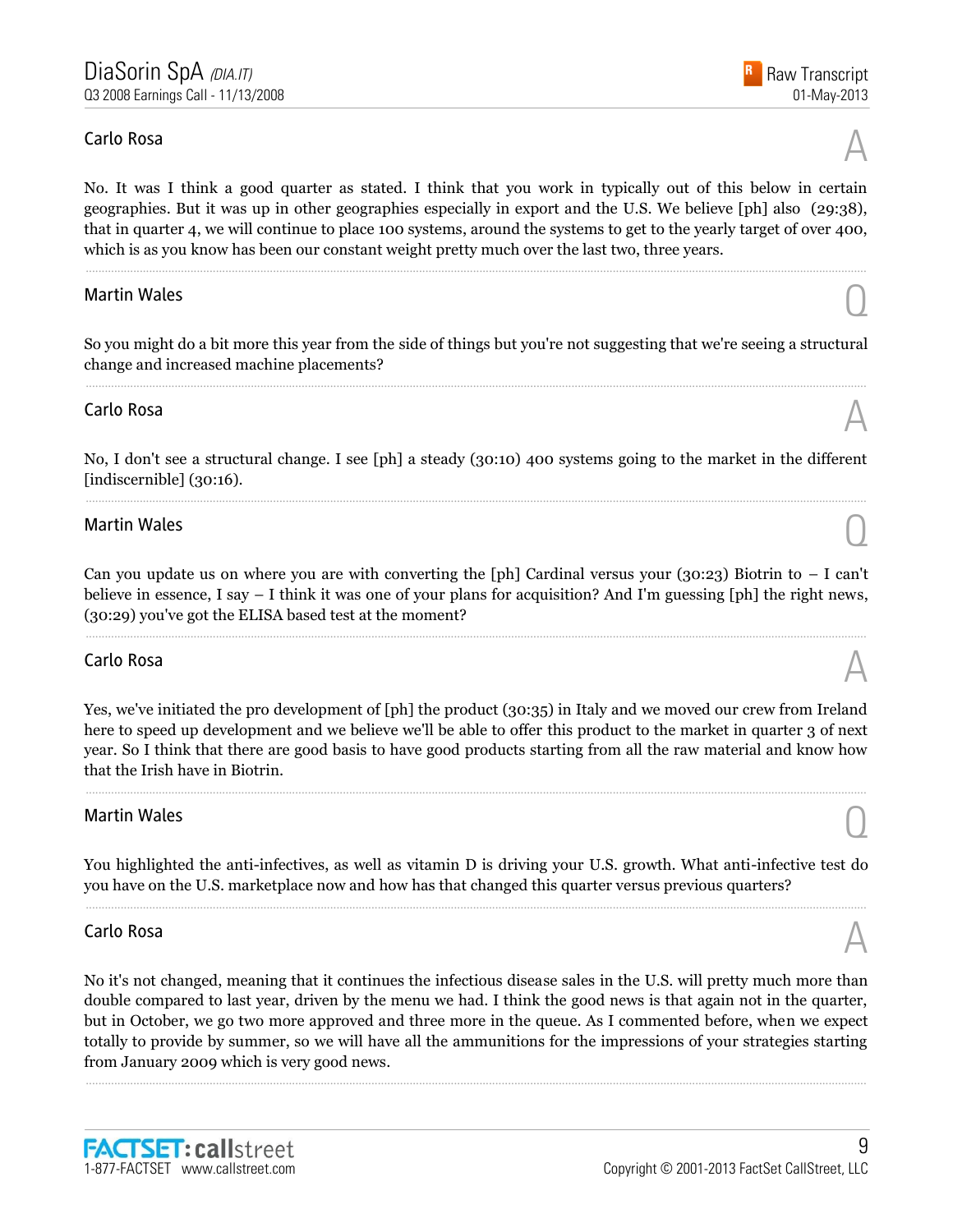# Martin Wales  $\bigcirc$

So if we look at your U.S. growth Q3 this year versus Q3 last year, can you give us a sense of what it looks like currency investment in vitamin D versus the Biotrin test versus [indiscernible] (32:02) and other tests you saw in the United States.

......................................................................................................................................................................................................................................................

# Carlo Rosa  $\mathbb A$

Listen, Martin, as I said already in several conference calls, I do not, since I've been advising in the if becoming for us there is strategic market and there are certain information especially regarding the U.S. market which I consider a privilege to the company so I can give you a general comment. I think that today the vitamin D [indiscernible] (32:34) a good chance of the growth in the U.S. market. Currency [indiscernible] (32:43) in the U.S. Andrea commented before at constant exchange rate was 49.6%. The [ph] trunkness (32:54) into dollars into euros to 37%.

And when it comes to Biotrin, Biotrin is 9% additional revenues. The Parvovirus testing in the U.S. grows fairly at let me say, low double digits rates. So the rate is around low double digits, but it continues to grow. ......................................................................................................................................................................................................................................................

# Martin Wales  $\bigcirc$

That's right. Sorry, I think what I'm trying to understand is that yes, there's been [indiscernible] (33:22) is becoming increasingly strategic and there's probably a way to go there, I'm just trying to understand the extent in which you can really capitalize on your instrument situation in the United States by putting more on the infective test through you. Obviously, you've got two in October, three more in December. I'm trying to get some sense of how – the extent which you've benefited already versus just how much more there is to come from the anti-infect test at the United States?

......................................................................................................................................................................................................................................................

# Carlo Rosa  $\mathbb A$

Listen, as I told you before, sales of the infectious disease [ph] battle (33:53) to align the 208 vis-à-vis 207 and we project that they will continue to double also next year. I think that the [ph] trouble means (34:06) when we started [ph] getting infectious disease (34:10) from zero pretty much, we had some ELISA sales. Remember, most of our sales in the U.S. were hepatitis and not infectious disease.

So the base in infectious disease was small and so we are building the business. We are comparing them with the vitamin D business that has been there for 25 years. So [ph] we already (34:32) started from a different size. And it's very clear that one is driven by increasing demand and the other one is driven by the effect as we take market share by competitors. And this explains why in absolute number today, vitamin D in the U.S. represents a good portion of the increase of the turnover.

......................................................................................................................................................................................................................................................

# Martin Wales  $\bigcirc$

And last question [indiscernible] (34:57) one for Andrea, can you just – I know you said a bit about your debt policy. Can you just talk a bit about where your debt's coming from and how long [ph] date of the debt (35:10) is?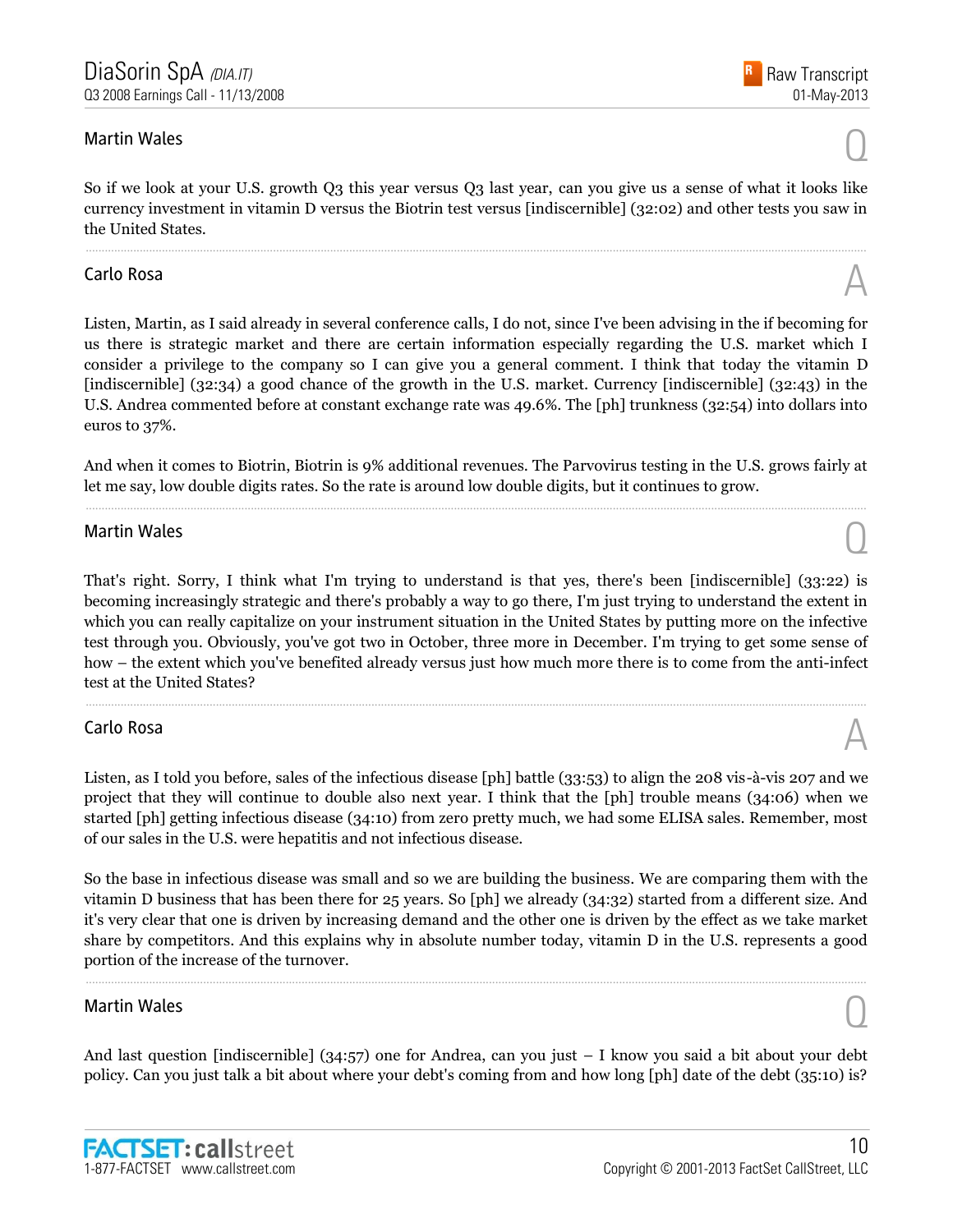Raw Transcript 01-May-2013

Obviously, people [indiscernible] (35:12) have some concerns about financing the [indiscernible] (35:14). I'm sure just in the property – [ph] just put people mind to rest (35:16). ......................................................................................................................................................................................................................................................

......................................................................................................................................................................................................................................................

......................................................................................................................................................................................................................................................

# Andrea Senaldi  $\mathbb A$

I'm sorry, [ph] Martin (35:20). Did you understand one of the questions [indiscernible] (35:23)

# Carlo Rosa  $\mathbb A$

What's – where is the debt comes strong in the sense of what institution or banks or?

# Martin Wales  $\bigcirc$

I want to know what form of debt it takes. When is it repayable? What comes associated with it? Clearly, it's something that people are talking about. I don't think there is problem with you guys. But it will be a good chance to reassure people.

......................................................................................................................................................................................................................................................

# Carlo Rosa  $\mathbb A$

Okay, let me just focus on the most recent debt which is the vast majority of the debt we carry. We have at the – on the 9th of July, we have financed the group with underwriting the debt of \$56 million. This is repayable in seven years on a six-month basis. We have every option to repay the debt in anticipation provided we have excess cash.

......................................................................................................................................................................................................................................................

......................................................................................................................................................................................................................................................

# Andrea Senaldi  $\mathbb A$

Which we do.

# Carlo Rosa  $\mathbb A$

Which we do incidentally. And the debt has been used to finance the Biotrin acquisition and to refinance the fees with existing debt. Just for your reference, we pay a spread on that debt of 60 basis points. In today's credit environment, I believe this is an outstanding cost.

......................................................................................................................................................................................................................................................

......................................................................................................................................................................................................................................................

......................................................................................................................................................................................................................................................

# Martin Wales  $\bigcirc$

Okay. Thanks so much Carlo.

# Carlo Rosa  $\mathbb A$

Thank you.

**Operator**: The next question is from Mr. Stephane Sumar from Exane. Please go ahead sir.





#### ......................................................................................................................................................................................................................................................



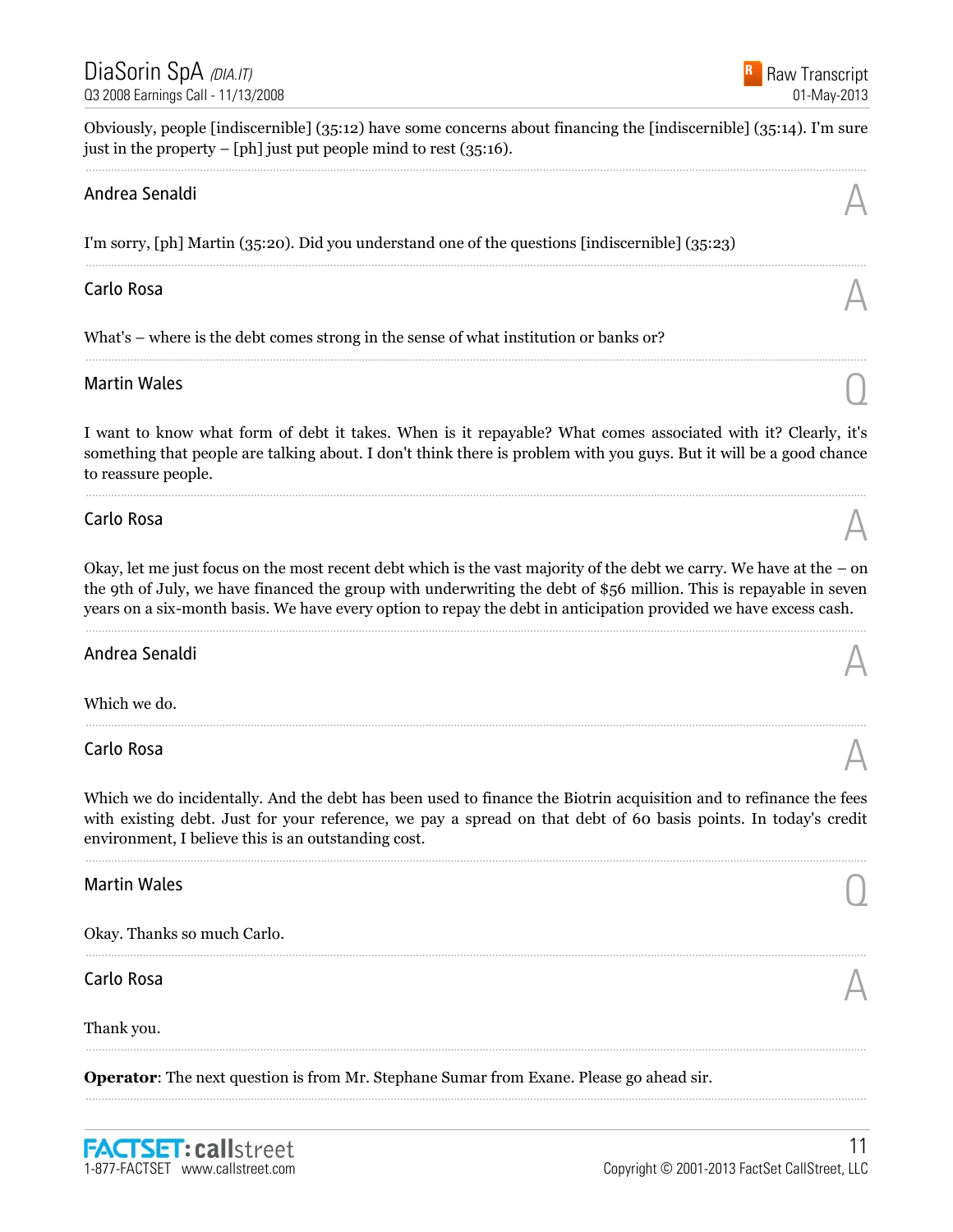# Stephane Sumar  $\bigcirc$

01-May-2013

Raw Transcript

Hi. Good afternoon, gentlemen. And hello as well. Just a quick – two questions. The first one is on the impact of U.S. dollar on your EBIT. We were told that been your EBIT in Q3 restated for the [ph] political position (37:16) of EBIT?

My second question is on your indication for the full year. I remind that you have have indicated last year that you were expecting a 200 basis points improvement that you are getting level I mean on the top of the 25% reported last year, it was a good performance achieved in nine month, it sounds quite conservative so can we expect you to be a little bit more aggressive today for the – with the positive impact of the USD?

And my last question is on CapEx, what will be the total CapEx over 2008 and over the next of 2009 and the 2010 as well, please? ......................................................................................................................................................................................................................................................

# Andrea Senaldi  $\mathbb A$

Okay, Stephane I'll take the question and some of that. As far as the impact of the U.S. dollar exchange rate on the EBIT level I think it commenced during the presentation that a U.S. dollar on average has a parity of 1.3 to the euro would affect positively the EBIT on a full-year basis about – for about  $\mathfrak{C}_5$  million lower. The European [indiscernible] (38:30).

......................................................................................................................................................................................................................................................

# Stephane Sumar  $\bigcirc$

Okay, that's – if we add 1.3 on average of that at full-year I mean, 2009, we would have additional  $\epsilon_5$  million at the EBIT level, that's... ......................................................................................................................................................................................................................................................

......................................................................................................................................................................................................................................................

# Carlo Rosa  $\mathbb A$

Provided that the company doesn't grow 0%.

# Stephane Sumar  $\bigcirc$

Okay, so to do my math, I have to divide this number or let's say by four to get grow this impact on Q4?

# Carlo Rosa  $\mathbb A$

Exactly. Okay, as far as the outlook to the full-year I believe that given the results in quarter four, in the quarter three of this year, we can now estimate an EBITDA which are in line with the year-to-date September which means in other words, that we expect an EBITDA on average around 35% which is an improvement versus previous year by about 300 basis points.

# Stephane Sumar  $\bigcirc$

Okay, and can do the [ph] symmetry recovery (39:35)?





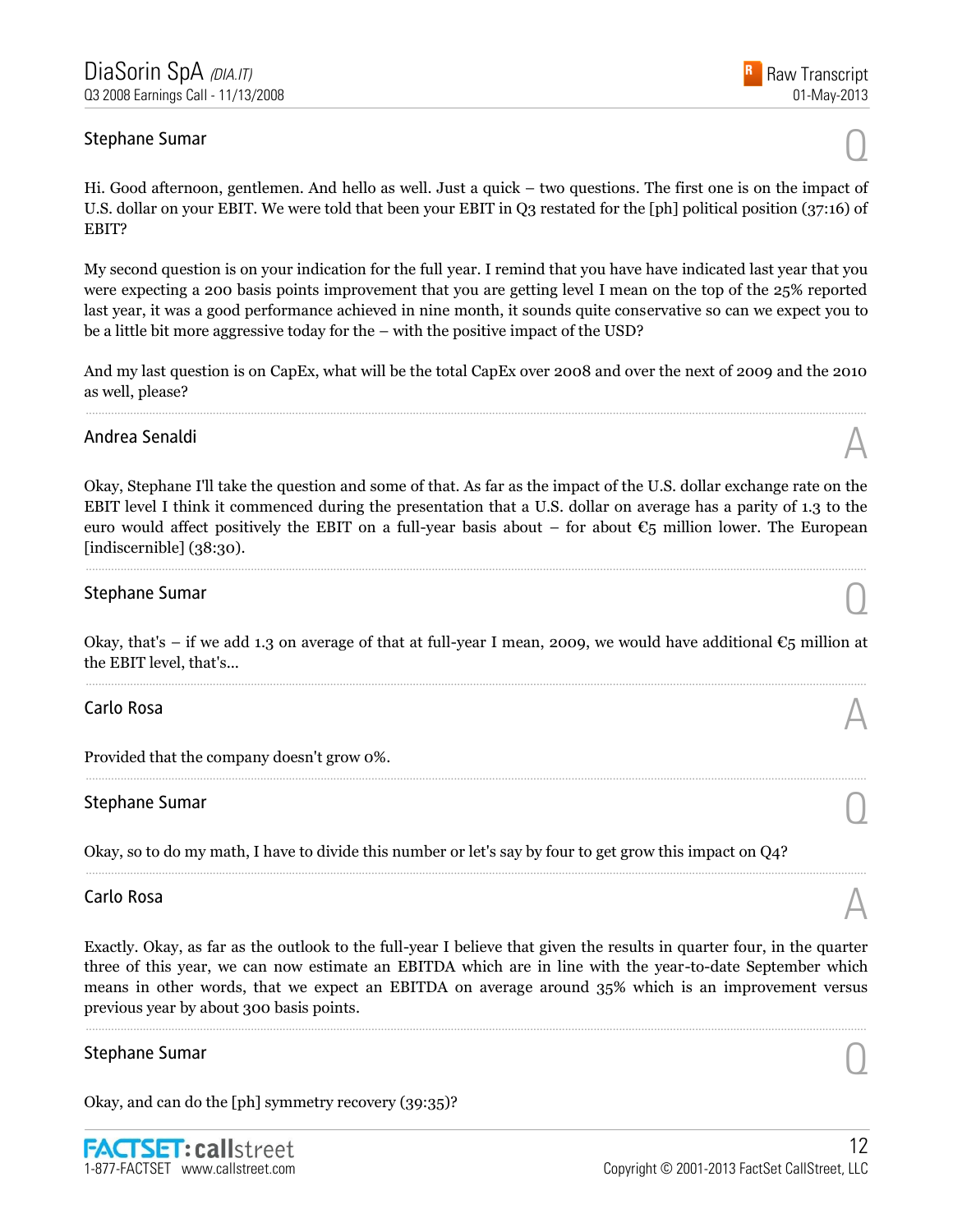#### Andrea Senaldi

And you can do the same on EBITDA level. EBIT is 29% cumulative and I believe this will stay until the end of the year.

| <b>Stephane Sumar</b>                                                                                                                                                                                                                                |  |
|------------------------------------------------------------------------------------------------------------------------------------------------------------------------------------------------------------------------------------------------------|--|
| Okay. Hello?                                                                                                                                                                                                                                         |  |
| Andrea Senaldi                                                                                                                                                                                                                                       |  |
| What was your question about CapEx?                                                                                                                                                                                                                  |  |
| <b>Stephane Sumar</b>                                                                                                                                                                                                                                |  |
| What will be the amount for CapEx from 2008? And there's some question on the 2009 and 2010 as well.                                                                                                                                                 |  |
| Andrea Senaldi                                                                                                                                                                                                                                       |  |
| As you know, we do not provide precise outlook on budget items. Although if you may remember that we have a<br>fairly constant amount of CapEx, around $\mathfrak{C}14$ million, $\mathfrak{C}15$ million per year between tangible and intangibles. |  |
| <b>Stephane Sumar</b>                                                                                                                                                                                                                                |  |
| Okay. This is excluding instruments?                                                                                                                                                                                                                 |  |
| Andrea Senaldi                                                                                                                                                                                                                                       |  |
| No, this is including instruments.                                                                                                                                                                                                                   |  |
| <b>Stephane Sumar</b>                                                                                                                                                                                                                                |  |
| Including instruments. Okay. And just to come back on your [indiscernible] (40:32) on the profitability, over nine<br>months, you mentioned that we have 35% EBITDA over nine months?                                                                |  |
| Andrea Senaldi                                                                                                                                                                                                                                       |  |
| Yes.                                                                                                                                                                                                                                                 |  |

Stephane Sumar

So we will have the same on the full year? That what you said?

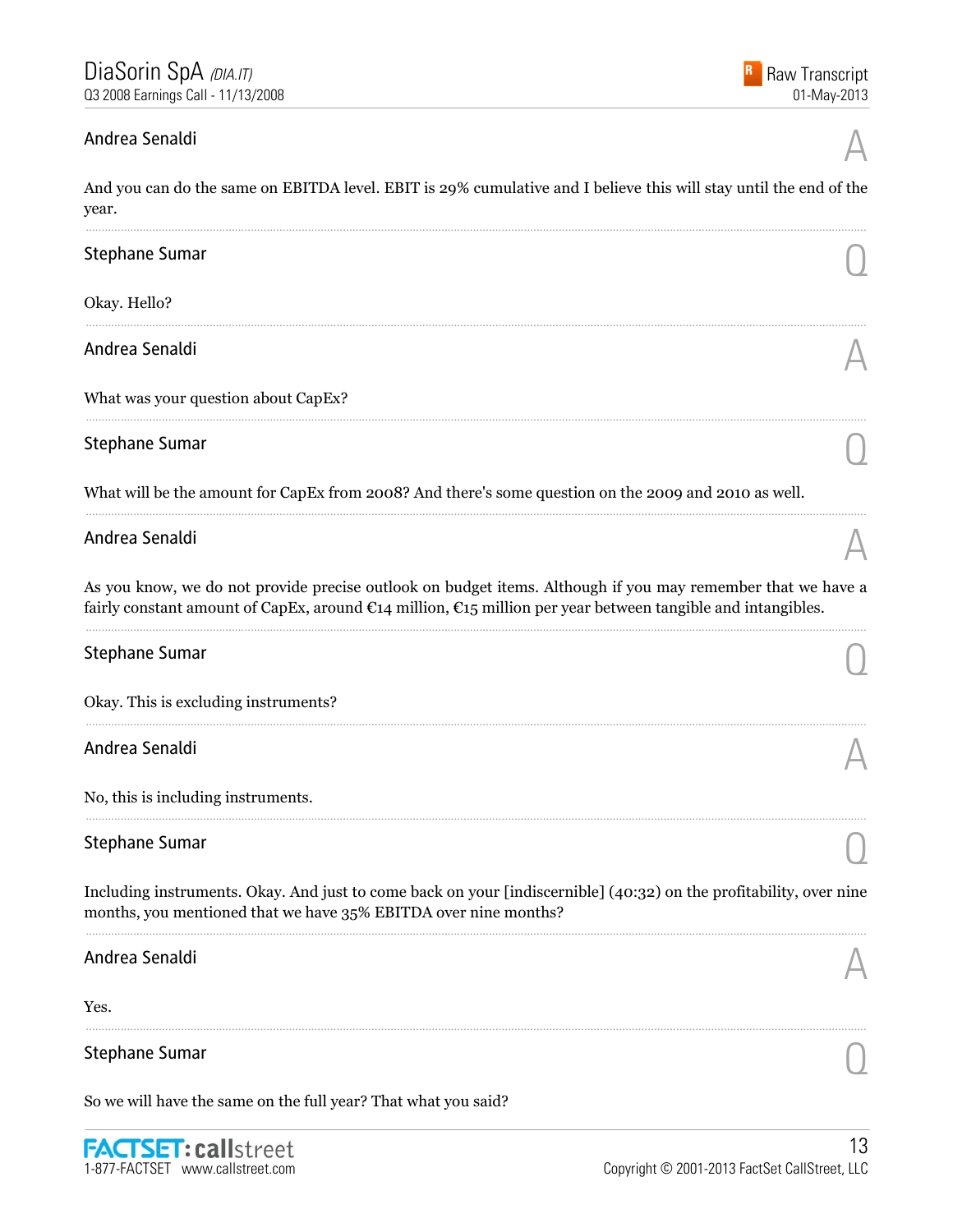# Andrea Senaldi  $\mathbb A$

Yes, it's what it says.

# Stephane Sumar  $\bigcirc$

Okay, and what about next year? I'm just trying to see...

# Carlo Rosa  $\mathbb A$

What's your name? [ph] Anderson (40:57) you only to sneaky through, but we are not commenting on 2009, please. ......................................................................................................................................................................................................................................................

......................................................................................................................................................................................................................................................

......................................................................................................................................................................................................................................................

# Stephane Sumar  $\bigcirc$

Not yet?

# Carlo Rosa  $\mathbb A$

No, no. Not yet and not for the reasonable future. As we stated before, we've given indication in the past. I believe that you can follow the trend of the company and make a middle take of gas or water, the margin improvement there will be still you need to sterilize it on the dollar effect.

......................................................................................................................................................................................................................................................

......................................................................................................................................................................................................................................................

......................................................................................................................................................................................................................................................

......................................................................................................................................................................................................................................................

# Stephane Sumar  $\bigcirc$

Yes.

# Carlo Rosa  $\mathbb A$

So that we have a very strong U.S. business that is growing significantly year-on-year.

# Stephane Sumar  $\bigcirc$

Okay. And then just another question about your U.S. business, which kind of clients is growing faster? Is it large lands or hospitals or I mean is your accessories get full [indiscernible] (41:52) are doing better than you direct sales or?

......................................................................................................................................................................................................................................................

# Carlo Rosa  $\mathbb A$

No. I think that this is not driven by customers. It's driven by menu. And therefore, we experience when it comes to Vitamin D, the growth of demand is across all the accounts. As we already explained in one conference call, although lots of Vitamin D testings in the U.S. is consolidated in two, three very large laboratories.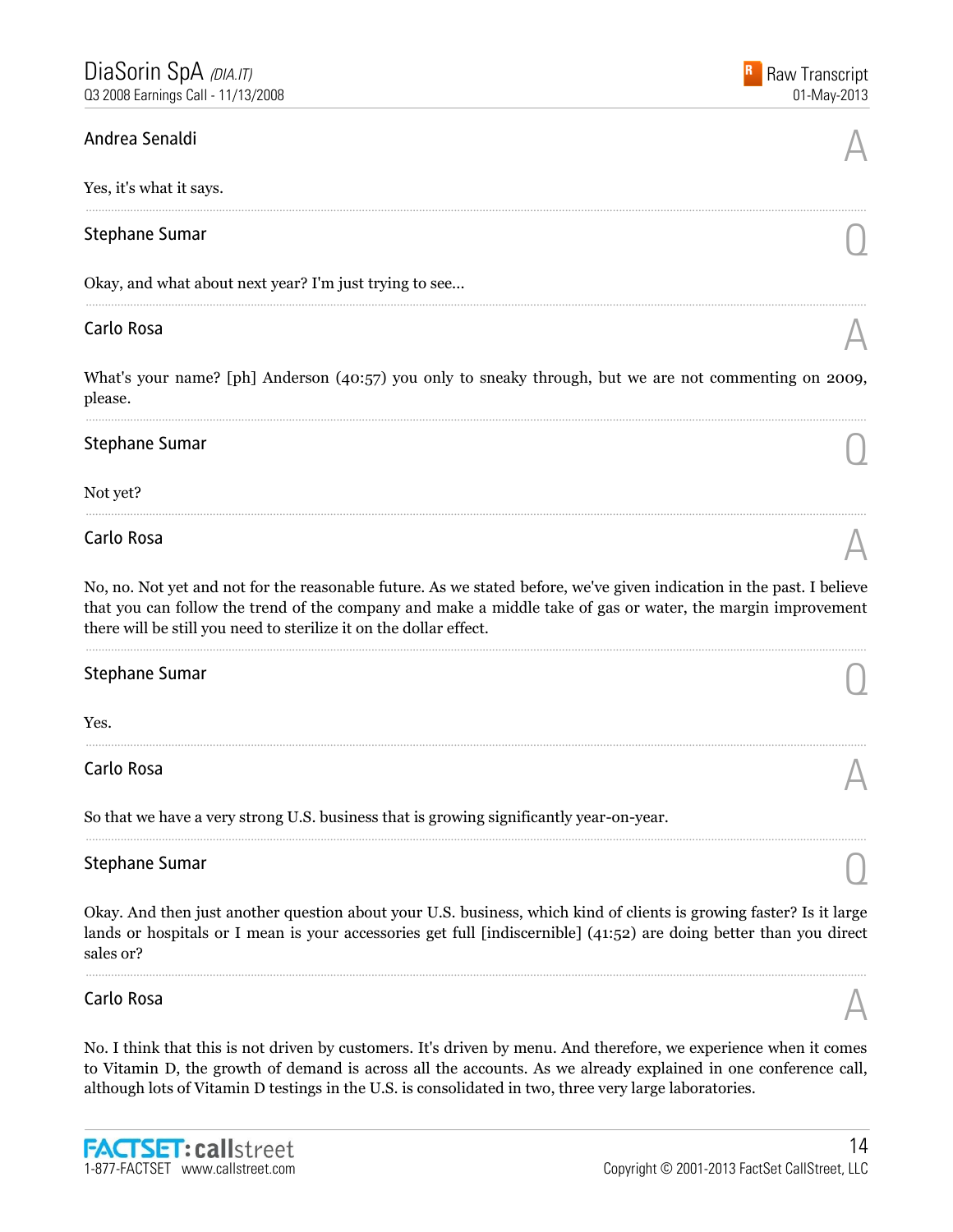| <b>Stephane Sumar</b>                                                                                                                                                                                                                 |  |
|---------------------------------------------------------------------------------------------------------------------------------------------------------------------------------------------------------------------------------------|--|
| Okay.                                                                                                                                                                                                                                 |  |
| Carlo Rosa                                                                                                                                                                                                                            |  |
| Although, when you look at Vitamin D testing throughout the lives that are doing it, you see the same increase<br>because the demand is increasing. It's a little number of prescriptions coming from the physicians.                 |  |
| Stephane Sumar                                                                                                                                                                                                                        |  |
| Okay. And my last question is regarding the new platform that is [indiscernible] $(42:50)$ .                                                                                                                                          |  |
| Carlo Rosa                                                                                                                                                                                                                            |  |
| Yes.                                                                                                                                                                                                                                  |  |
| <b>Stephane Sumar</b>                                                                                                                                                                                                                 |  |
| And so, yes, which is I see to be launched next year in 2009.                                                                                                                                                                         |  |
| Carlo Rosa                                                                                                                                                                                                                            |  |
| Yes.                                                                                                                                                                                                                                  |  |
| <b>Stephane Sumar</b>                                                                                                                                                                                                                 |  |
| Are you still on schedule on this program or are you at clear with recent development                                                                                                                                                 |  |
| Carlo Rosa                                                                                                                                                                                                                            |  |
| We are                                                                                                                                                                                                                                |  |
| Stephane Sumar                                                                                                                                                                                                                        |  |
| What comments we can have on this – are there any specific cost to expect, additional cost expected to – for the<br>marketing of this new platform or any kind of wait-and-see attitude from clients expecting the new platform to be |  |

Andrea Senaldi

launched?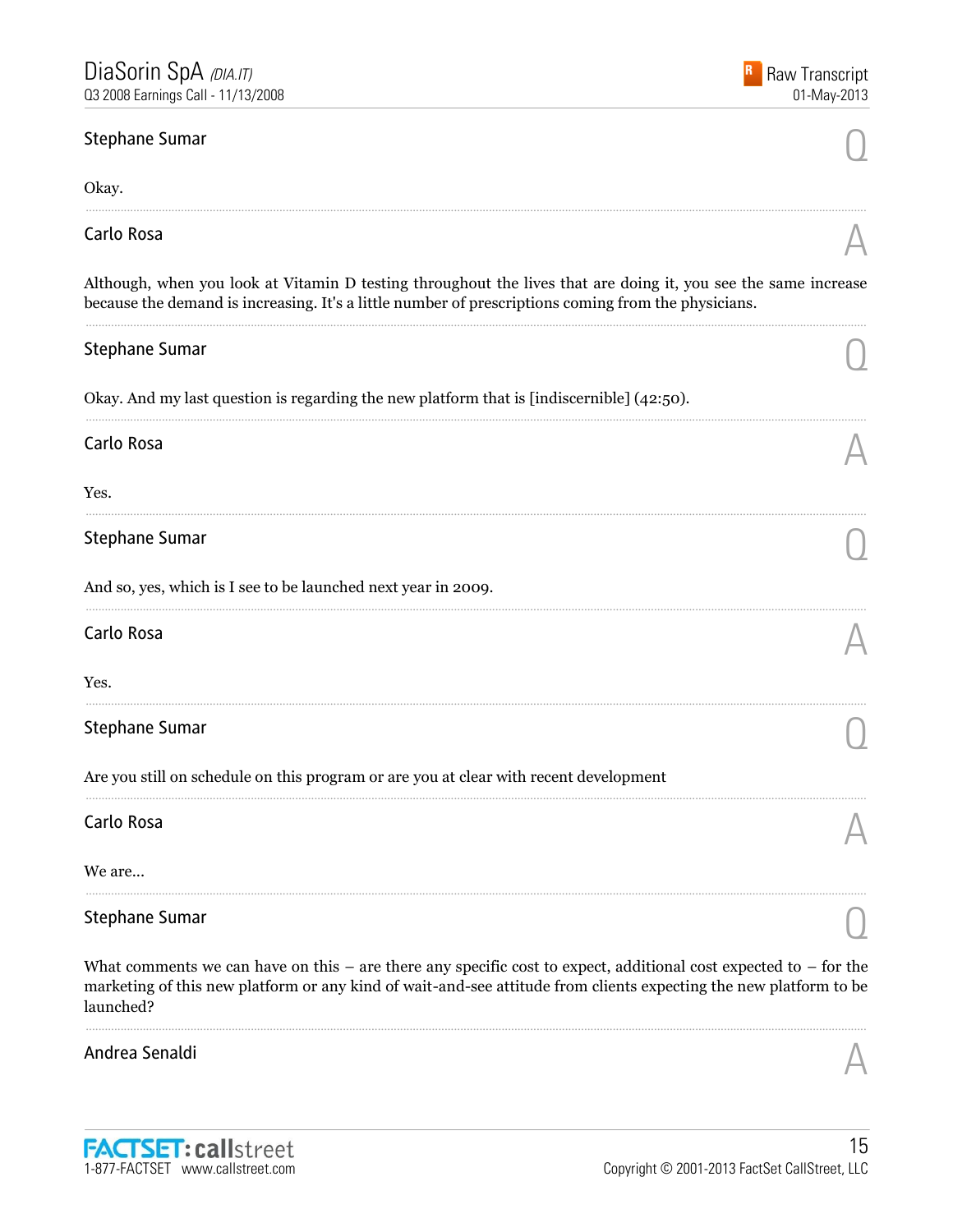So first as I – we already reminded in several conference calls, we do not disclose to the market to the same level of information we disclose to the financial community. ......................................................................................................................................................................................................................................................

# Stephane Sumar  $\bigcirc$

Yes.

# Andrea Senaldi  $\mathbb A$

So it looks like a paradox, but if you would interview a customer of DiaSorin today, they would not – they wouldn't know much about the [ph] Excel (43:41)... ......................................................................................................................................................................................................................................................

......................................................................................................................................................................................................................................................

# Stephane Sumar  $\bigcirc$

Okay.

# Andrea Senaldi  $\mathbb A$

...for a really simple reason, the LIAISON is going so well that we don't want to throw [indiscernible] (43:49) on the market. We are going to introduce the LIAISON sale to the market during next year and we are in line with our expectations.

......................................................................................................................................................................................................................................................

......................................................................................................................................................................................................................................................

......................................................................................................................................................................................................................................................

# Stephane Sumar  $\bigcirc$

Okay. Thank you very much.

# Andrea Senaldi  $\mathbb A$

Thank you and see you [ph] in France (44:05).

Yes.

#### **Operator**: Next question is from Mr. Massimo Vecchio from Mediobanca. Please go ahead, sir.

# Massimo Vecchio Quanti all'estimato di un controllo di un controllo di un controllo di un controllo di un controllo di un controllo di un controllo di un controllo di un controllo di un controllo di un controllo di un cont

Good afternoon [indiscernible] (44:15). Three quick questions, the first one is on vitamin D, should the public information that Abbott is going to launch in, let's say, in 2009 be considered as a threat and do you incorporate that in your 2009 expectation on vitamin D?

......................................................................................................................................................................................................................................................

......................................................................................................................................................................................................................................................





......................................................................................................................................................................................................................................................  $\overline{O}$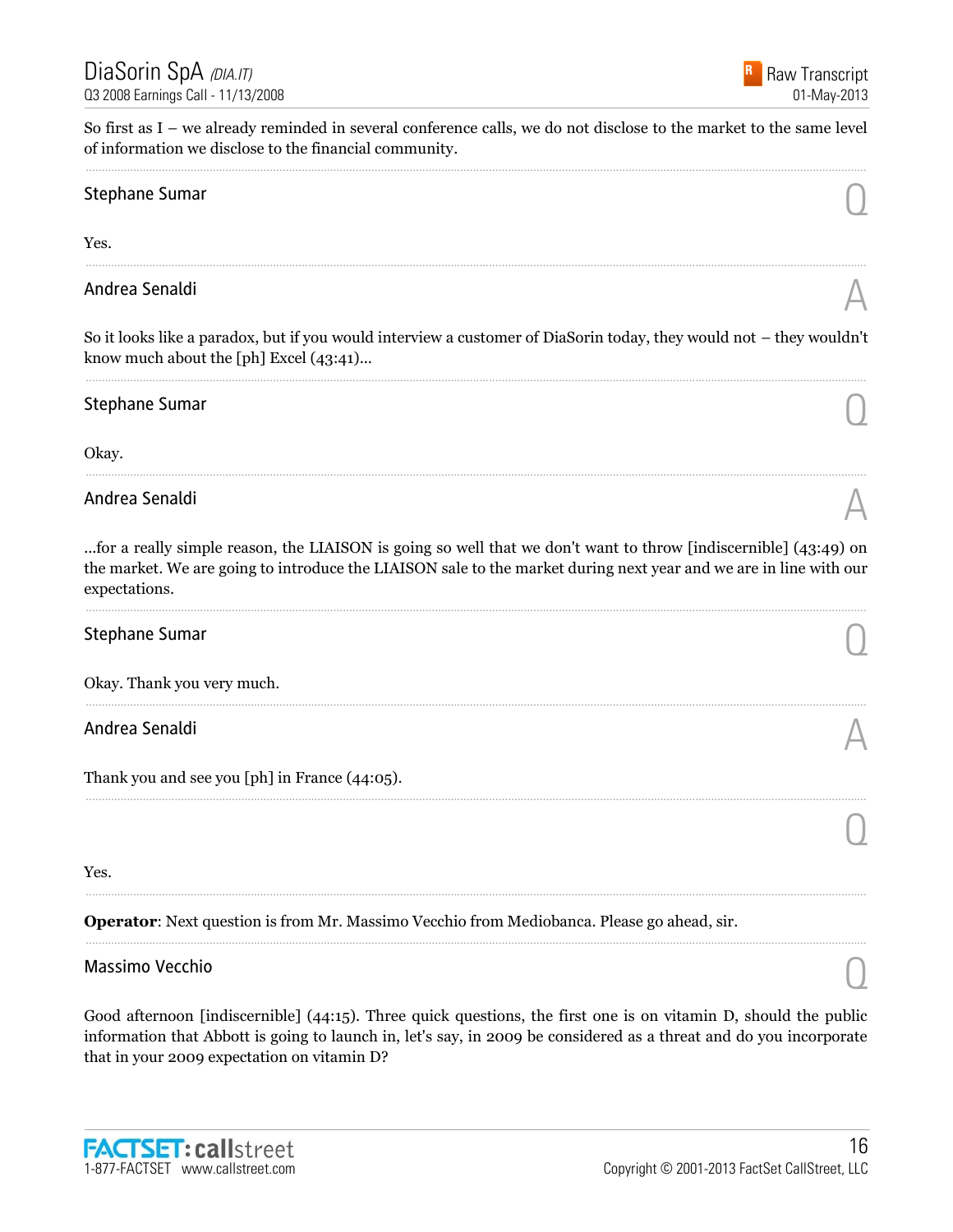Second question is on, again, vitamin D [indiscernible] (44:41) already said that, but does it run only on LIAISON or [indiscernible] (44:47) other technologies? And third question if you – can I ask the broad view of how your infectious disease business compares U.S. versus Europe? How will – will you assess that? Thank you.

......................................................................................................................................................................................................................................................

# Andrea Senaldi  $\mathbb A$

Okay. I will give you two very quick answer and [indiscernible] (45:10) for the last one. Listen, competition is there. I don't know whether Abbott is or is not going to be in the market. Today, Roche is on the market and now suffering so we continue to do our business ever before without worrying too much on who's coming and is not coming. The second – your second question was the [ph] Vitamin device technology (45:34), we do have also Vitamin D in RIA format. We don't have it in ELISA.

When it comes to your third question, I keep saying that if you look at the DiaSorin as a group today, we are an infectious disease company, over 50% [ph] Level 2 (45:57) now is infectious disease. And Vitamin D is carrying weight in certain geographies and mainly in U.S. and Australia. In the U.S., we will perceive as an infectious disease company because we are the only company with Abbot Diagnostics having the full hepatitis line approved with the FDA. Over time, more competitors appeared and in the last few years, Vitamin D took the lion's share of the market when it comes to our market opportunity.

Those two [indiscernible] (46:39) again, we have a long-term vision of being an infectious disease company and we believe there is a strong opportunity in the U.S. market for infectious disease driven by the trends that the knowhow of the U.S. market in this field is very limited, [indiscernible] (46:55) had a successful strategy in the U.S. with infectious disease, and today, they have a reasonable installed base of vitals that which are going old as what else in the works, so they would be a very interesting base in installed base to tackle for us. DPC had launched a special division which is now [ph] online (47:17) which has been available to the U.S. and is completely neglected by Siemens. So all in all, we believe that in the U.S. there is a great infectious disease opportunity for a company that is having questions with getting in. And I believe that the infectious disease will does already today and will contribute to the growth of our U.S. sales even more than what it is doing today.

......................................................................................................................................................................................................................................................

......................................................................................................................................................................................................................................................

......................................................................................................................................................................................................................................................

# Massimo Vecchio Quando de Santo Constituito de Santo Constituito de Santo Constituito de Santo Constituito de S<br>O constituito de Santo Constituito de Santo Constituito de Santo Constituito de Santo Constituito de Santo Con

Okay. Thank you very much.

**Operator**: We have a follow-up question from Mr. Martin Wales from UBS. Please go ahead, sir.

# Martin Wales  $\bigcirc$

Sorry. One slight clarification on the non-cash impact of the U.S. dollar exchange rate. Am I right in thinking that in Q4, you will take a similar hit in Q3 of exchange rates at the end of the year and the year where they're also going?

......................................................................................................................................................................................................................................................

# Carlo Rosa  $\mathbb A$

That is correct. Assuming that the – by the end of the year the dollar will be around 130-ish, then the Q4 will have the similar impact as Q3 had. ......................................................................................................................................................................................................................................................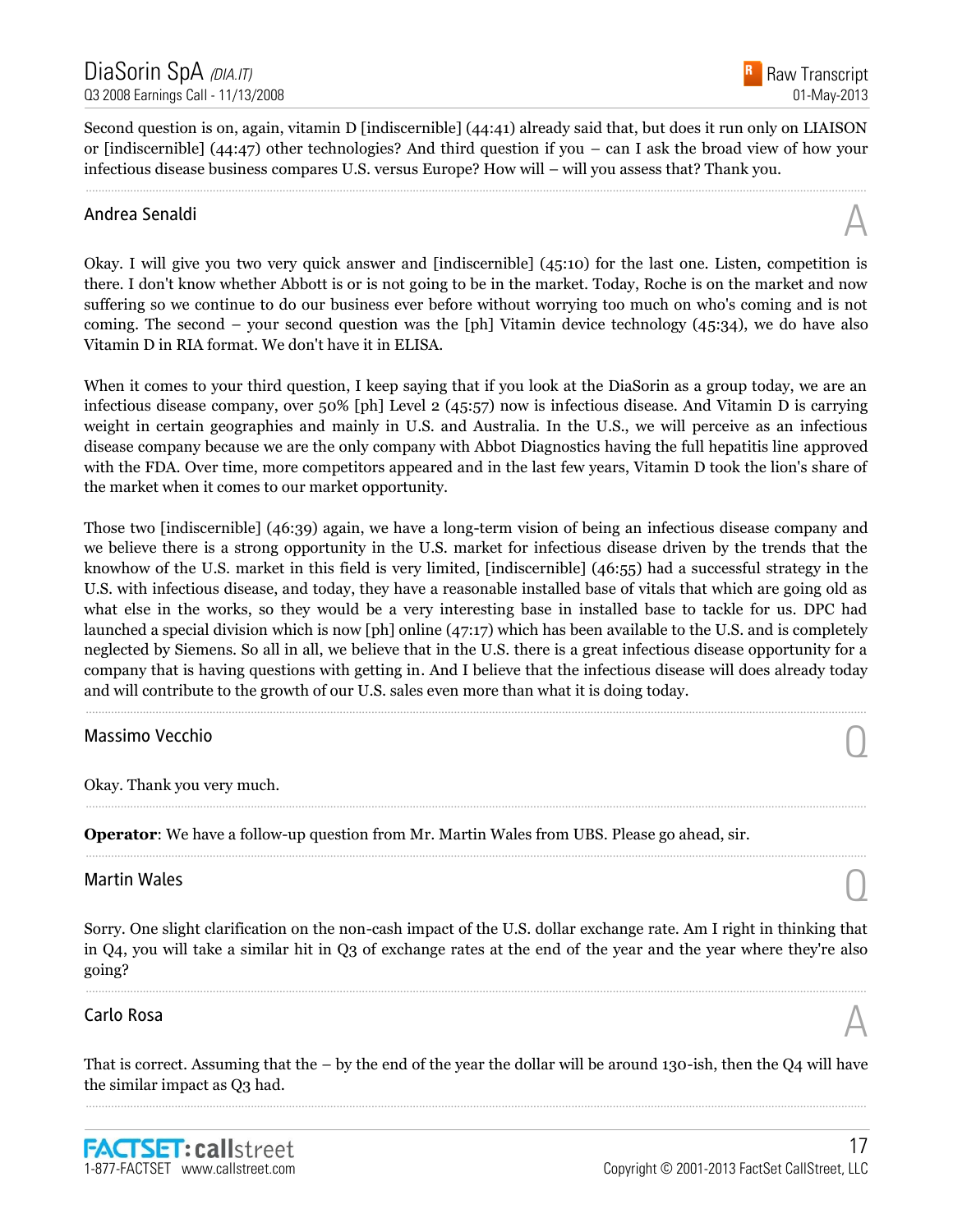#### **Martin Wales**

All right. Going in to 2009, flat dollar-euro exchange rate at about – first, the package is non-cash and of course you should benefit if you honestly translate transaction here as you highlighted already.

| Carlo Rosa                                                                                   |  |
|----------------------------------------------------------------------------------------------|--|
| Absolutely.                                                                                  |  |
| <b>Martin Wales</b>                                                                          |  |
| That's great. Thank you very much.                                                           |  |
| Carlo Rosa                                                                                   |  |
| Thank you.                                                                                   |  |
| <b>Operator:</b> [Operator Instructions] Mr. Rosa, there are no more questions at this time. |  |
| Carlo Rosa                                                                                   |  |
| Okay, thanks a lot.                                                                          |  |
| Andrea Senaldi                                                                               |  |

Thank you. [Inaudible] (49:03)

Operator: Ladies and gentlemen, thank you for joining. The conference is now over. You may disconnect the telephone.